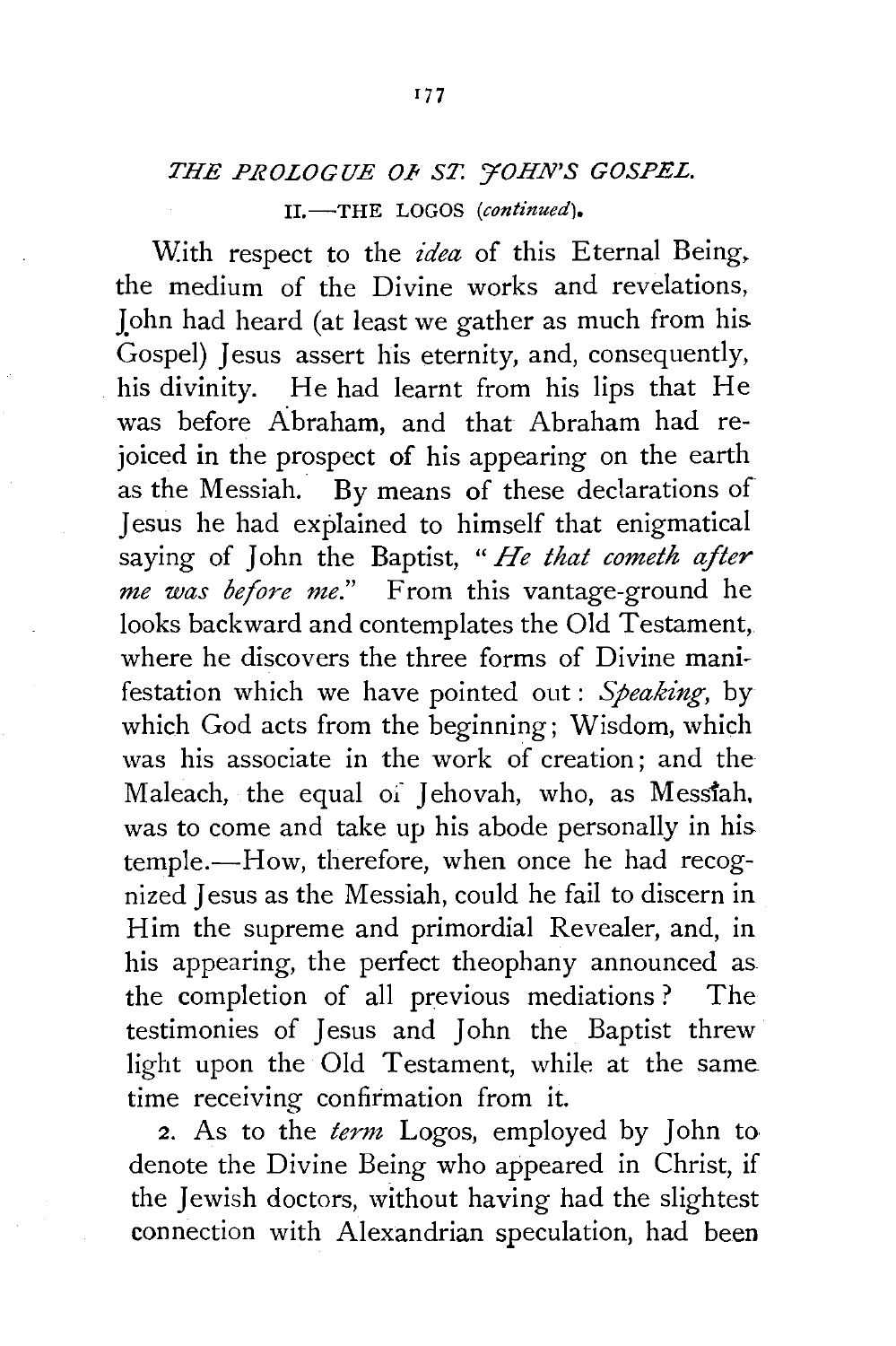led, by. the Old Testament itself, to apply to the superhuman Mediator between God and his people . the name, the Word of the Lord, why could not the Evangelist either appropriate this expression-since it was Scriptural--or adopt of his own accord a similar appellation ? Apart from our ignorance as **to** the exact age of the Chaldee paraphrases, the second alternative appears the more probable if we take into consideration the facts mentioned above. Who does not feel that there is an essential difference in the meaning of the term Word in these two expressions: *the Word of Jehovah* and *the Word*, absolutely speaking ? The first expression is taken from the intercourse of Jehovah with his people, and denotes nothing more than a simple relation ; the second denotes the very essence of the Being thus designated. The latter contains all that is implied in the former, and much more besides. The ·denomination employed by the Rabbins includes, under a generic name, the entire series of theocratic manifestations ; that of John comprehends all those divine phenomena which have succeeded each other in time, referring them to their permanent principle, .and teaches us that, if the Being in question has been the agent of Divine manifestation in such and such particular circumstances, it is because He is Himself the revelation. He not merely reveals, He is, absolutely speaking, Revelation itself, the WoRD. In Him revelation is not an act or attribute ; it is his very essence. John, therefore, only gives an absolute form to the term used in the Old Testament to express the seriep of Divine revelations; and in this **way** he raises its meaning to its highest power.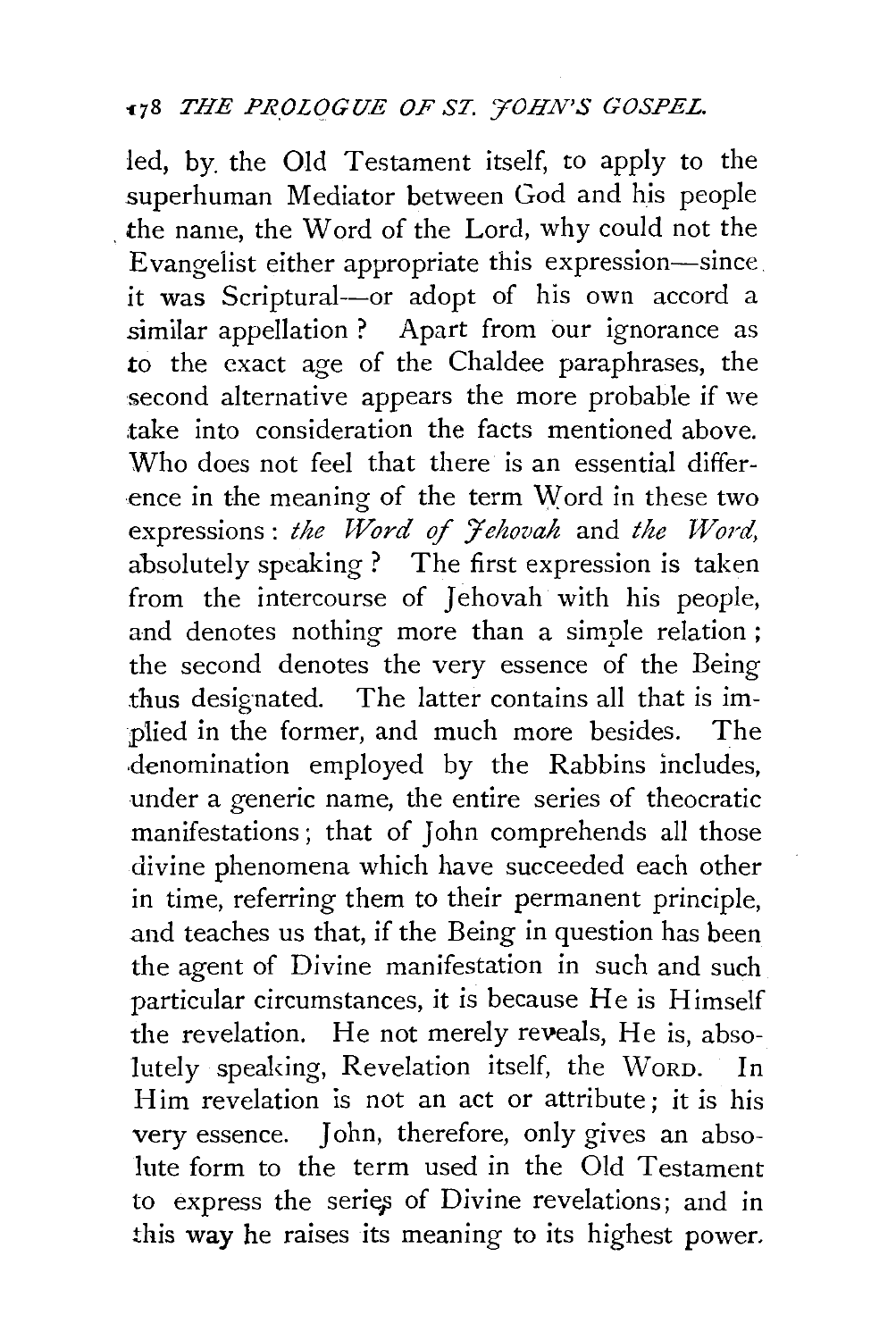And the object he has in view is simply to say: " There is no revealer after or besides this! For this Being' is Revelation itself, Revelation incarnate. Let every one of the  $\lambda \phi$ yot which I am going to communicate be received as an emanation from the absolute Logos!" From this point of view the relation of verse 18 to the first verse of the Prologue is obvious. The words *ἐκεῖνος ἐξηγήσατο* in verse 18 are just the author's own commentary on the word Logos. The passage xii. 44–50, also may convince any one that we have found the real thought of the author.

3· We must not identify, as is generally done, the question of the origin of this term with that of its *employment* by the Evangelist. Its origin is purely Biblical, as we have just seen ; but it would be surprising certainly had John, after a long residence in those countries of Asia Minor where the use made at Alexandria and elsewhere of the word Logos could not be unknown, inscribed this term so conspicuously at the head of his Gospel without any special design. If John's employment of this word was not something borrowed, it certainly contained an allusion. To those Hellenists and Hellenistic Jews, on the one hand, who were vainly philosophizing on the relations of the finite and infinite, to those investigators of the letter of the Scriptures, on the other, who speculated about the theocratic revelations, John said, by giving this name Logos to Jesus: " The unknown Mediator between God and the world, the knowledge of whom you are striving after, we have seen, heard, and touched; your philosophical speculations and your Scriptural subtleties will never raise you to Him; believe, as we do, in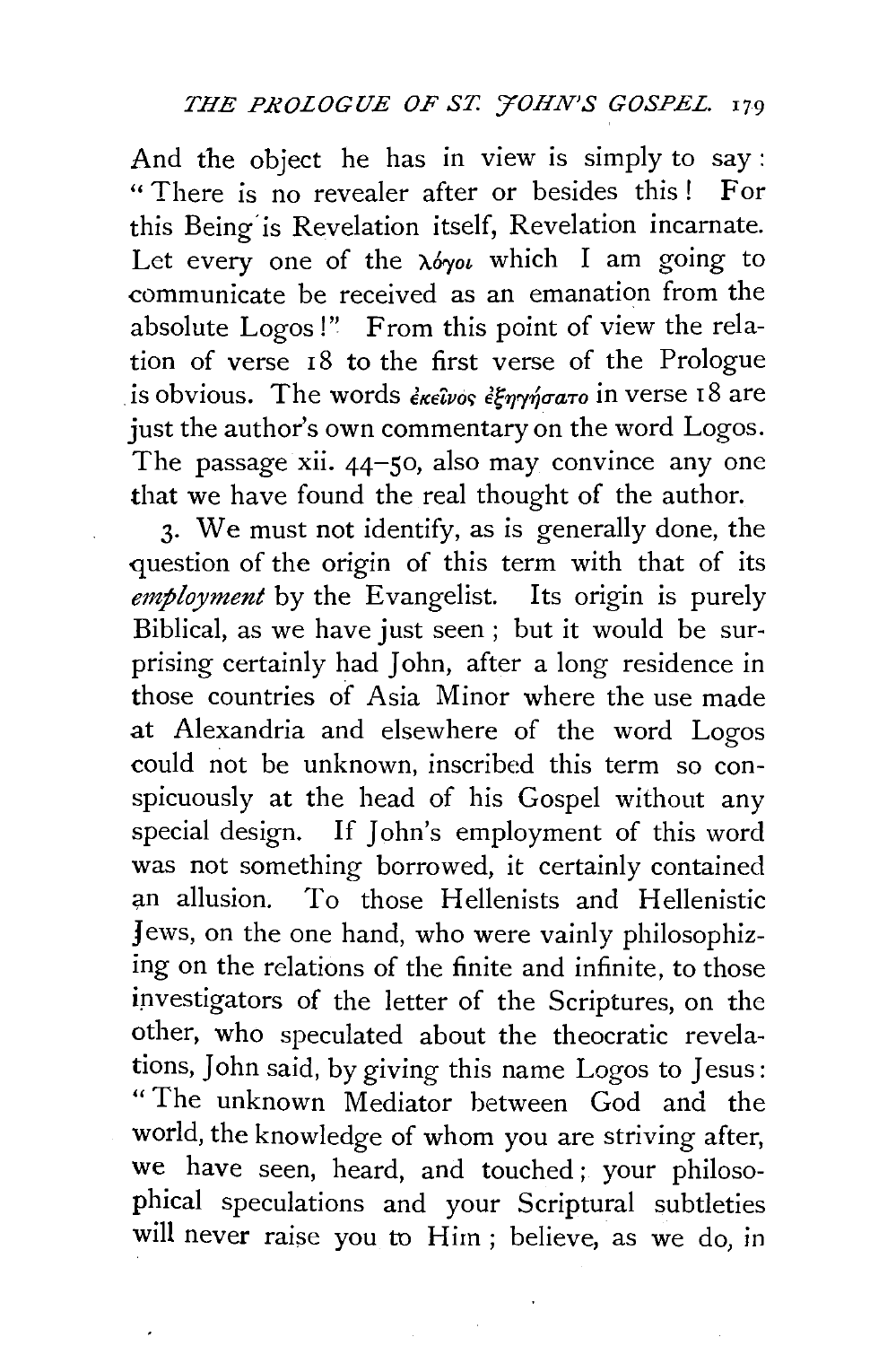Jesus, and you will possess in Him that Divine Revealer who engages your thoughts." 1

The explanation which we have just offered supposes that the discourses which St. John puts into the mouth of Jesus were really uttered by Him ; but this premiss is the very point in dispute. We are asked how it comes to pass, if the Prologue is an historical summary of the discourses of our Lord, that the Synoptics should have preserved no trace of this teaching of Jesus respecting his own person.<sup>2</sup>

**It** is only from this special point of view, and within the briefest space, that we can discuss the relation of the Synoptics to the Fourth Gospel. But we hope to prove that the teaching of Jesus in the Synoptics not only agrees with, but requires just such a testimony on the part of Jesus respecting his own person, as is given in the Gospel according to St. John. An attempt is made to represent the Jesus of the Synoptics as a simple preacher of morality, quite opposed to the *1* esus of *1* ohn, who is said to be perpetually occupied with metaphysical speculations respecting his own person. The doctrine of the former, it would seem, just amounts to the preaching of love to God and our neighbour ; whilst with the latter the whole of religion consists in a belief in his mysterious relation to his Father. Here, again, we have one of those shades of difference which are cleverly construed into contrarieties. Is it not the **1** esus of the Synoptics, who says, " *Whosoever loveth father, mother, or wife, more than me, is not worthy of me"?* Is it not He who says, " *Come unto* 

• See Neander, "Gesch. der Pflanz. der Christl. K.," t. ii. p. 549• 2 Baur, "Theol. <sup>J</sup>ahrb.;" t. iii. p. 8.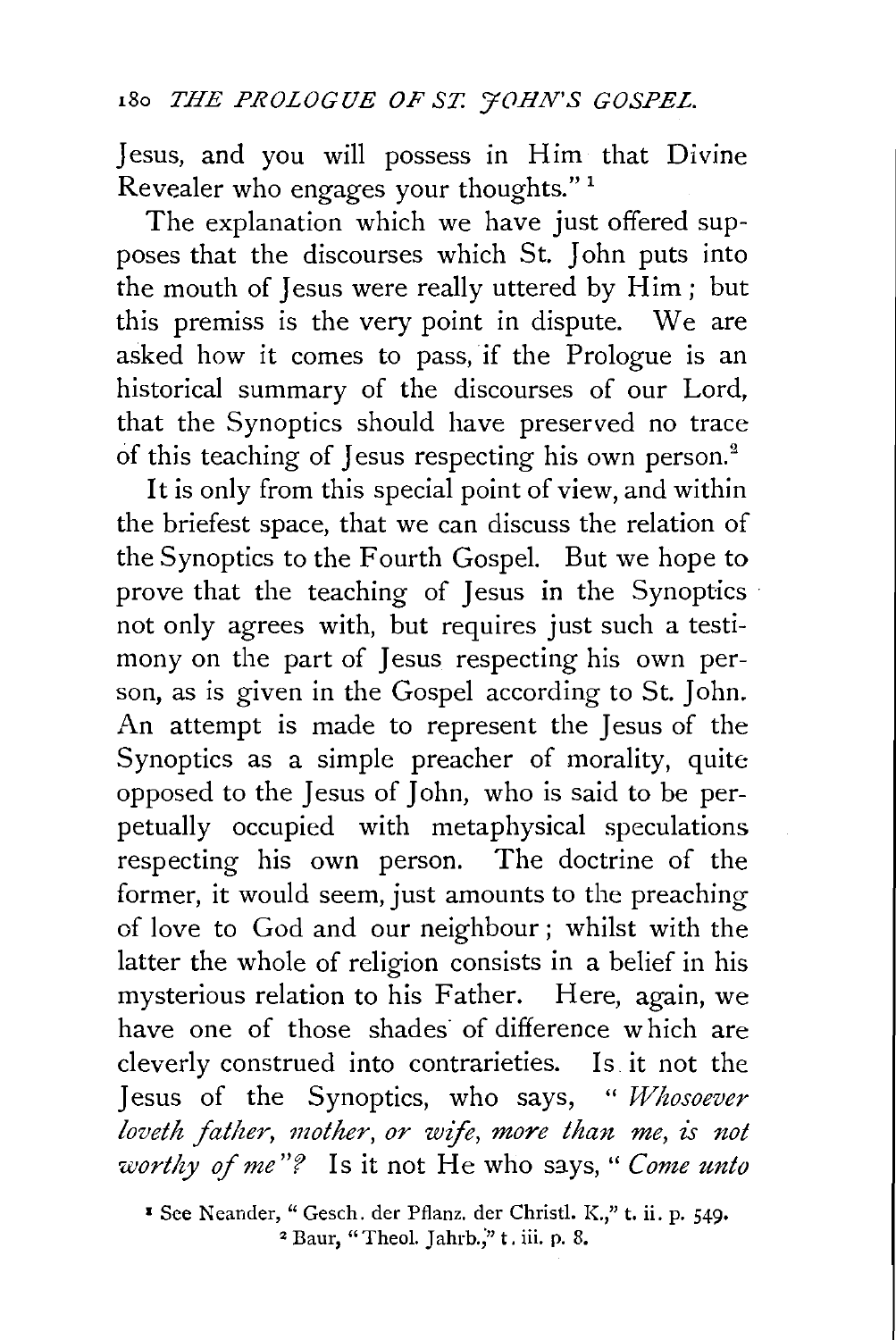*me, all ye that labour and are heazy laden, and I will*  give you rest"? Is it possible to read the Synoptics without getting the impression that it is in Jesus, and in Jesus alone, that God imparts Himself, and that attachment to Him is the supreme duty from which the accomplishment of all other duties will flow ? Does the position of the Jewish Messiah, in the ordinary meaning of the word, explain this complete self-abandonment, this personal and unbounded love which Jesus claims? When He says, *"No man knoweth the Son but the Father,- mither knoweth*  any man the Father, save the Son, and he to whomso*ever the Son will reveal him"* (Matt. xi. 27; Luke x. 22), thus laying it down that the essence of the Son is a mystery known by God alone and that the essence of the Father is only revealed to the Son and by the Son, does He not distinctly assert the existence of that unexampled relation between God and Him which is taught in the Prologue, a relation of equality through the love which the Father testifies for the Son, and, at the same time a relation of subordination through the consecration of the Son to the Father? Is there a single passage in the entire Gospel of John which could serve more completely as a text to the 18th verse of the Prologue ? When, in St. Mark, Jesus says, speaking of the day of his return (xiii. 32), *"But of that day and*  that hour knoweth no man, no, not the angels who *are in heaven, neither the Son, but the Father,"* does He not attribute to Himself a position superior to that of the highest creatures? Further, when in the institution of baptism (Matt. xxviii. 19) He places Himself as Son between the Father and the Holy Spirit, VOL. II. 14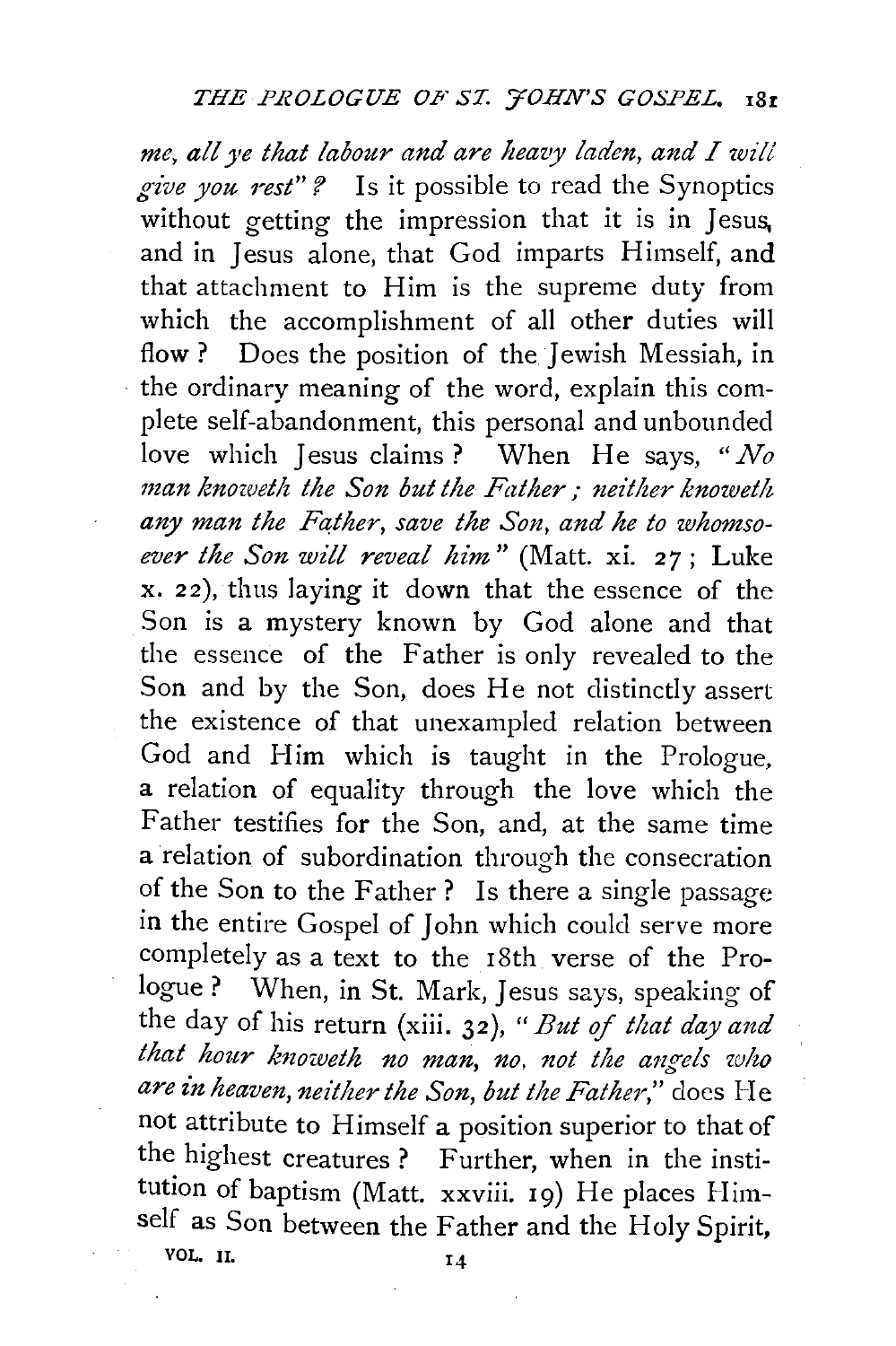is it possible still to explain this idea of the Son by that of the Messiah? The Messiah, as the name denotes, is the anointed of the Holy Spirit, and consequently, in relation to Him, an inferior. And if the Holy Spirit is a Divine principle, the breath of God's mouth (Psa. xxxiii. 6), as all Scripture supposes, what then is He who, under the title of Son, is placed between the Father and the Spirit ? Lastly, what would be the reply of our modern critics to Jesus if He addressed to them the same question which He puts to his adversaries in the three Synoptics (Matt. xxii. 45; Mark xii. 37; Luke xx. 41): *"If David calls the Christ his Lord, how is he his Son* ?" The answer in our Lord's mind could be none other than this: By his Divine essence He is his Lord; by his human nature He is his son. Our Lord is evidently thinking here of a relation of nature, and not·merely of will and love; otherwise this question would have been a mere artifice on his part, and of a very base kind. The authenticity of this incident has the very highest guarantee in that it is found in all three Synoptics, and no particular tendency can have occasioned the invention of it. So far, therefore, from saying, with Baur, that "in the Synoptics we have not the smallest reason for going beyond the idea of a purely human Messiah," we avow our conviction, by means of this brief enumeration of passages, that John makes Jesus say nothing which He might not really have said, if it is true that He said what the Synoptics represent Him as saying. More than this, the position which He assumes in the latter being such that there is not a single Divine attribute or function which is not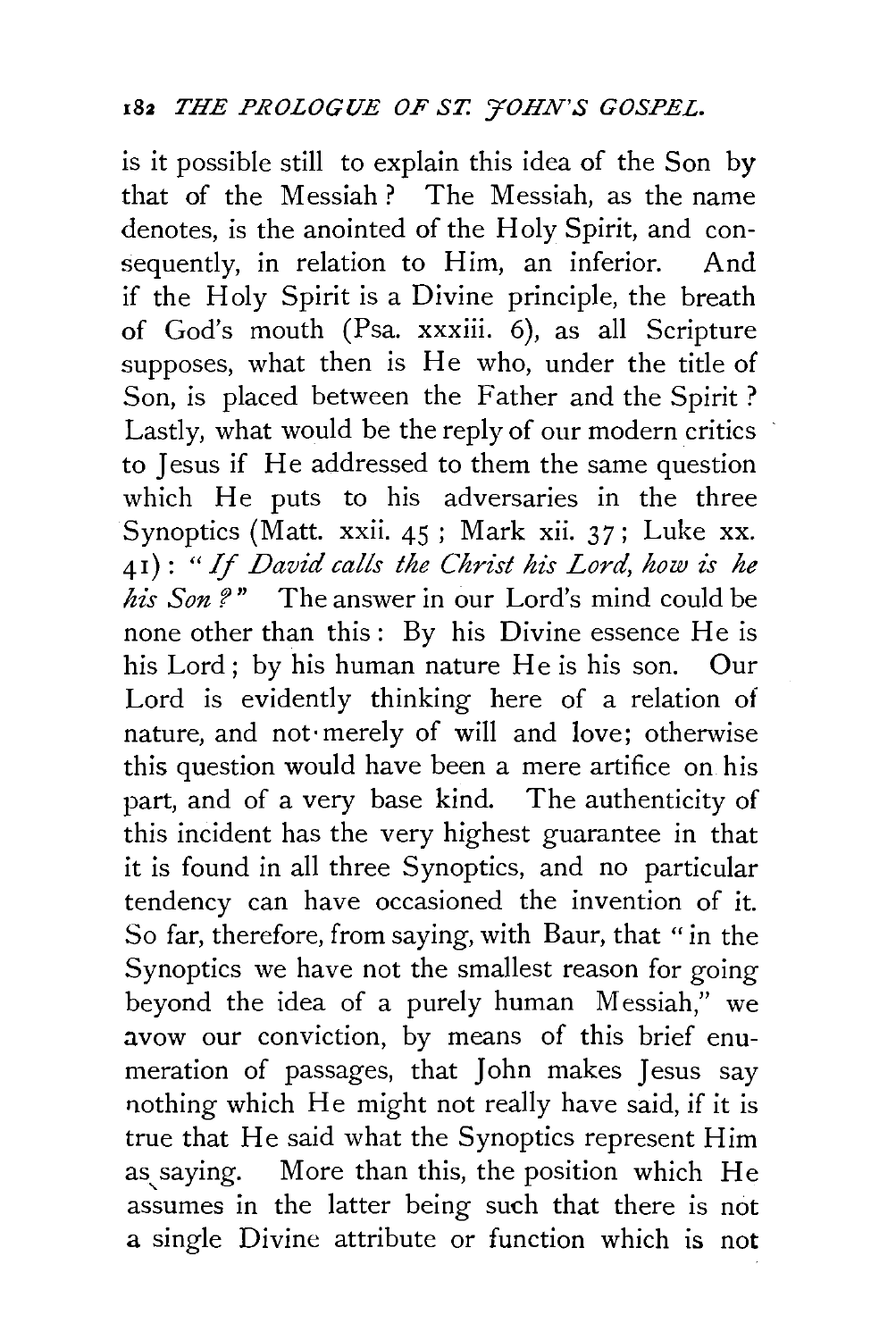necessarily connected with it, we should be obliged in any case to admit, even if we did not possess the Gospel of John, that Jesus was under obligation to speak, at least among his own disciples, with greater explicitness respecting his person, so as to take away the stumbling-block which a half-revelation on such a capital point must have been to them as well as to the Jews. How it is that these fuller testimonies are not found in the Synoptics is a question which we cannot yet discuss, because its solution can only be arrived at after a full consideration of the relation of the Fourth Gospel to the other Three. But this we may say, on the ground of the facts just mentioned, that not only is there no such insoluble contradiction on this point between the Fourth Gospel and the three others, but that, as Ritschl<sup>1</sup> puts it, the teaching of the Synoptics *demands,* as its necessary historical complement, the teaching of John.

4· In dealing with Baur, however, we may find support in a document which has all the value of a gospel: we mean the Apocalypse. This book is attributed by him to the Apostle John, a true Jewish Christian, representing, consequently, that primitive Christianity which the Apostle Paul is supposed to have transformed and falsified. Baur says himself that the Apostle John took up his abode at Ephesus, and made that city the centre of his activity, for no other purpose than "to maintain the principles of the Christianity of Jerusalem against the usurpations of Pauline Christianity."<sup>2</sup> His Apocalypse, therefore, must be a fair representation of the former. Now, what does it say respecting the person of Jesus  $3$ 

• "Entstchung der altcath. Kirche," p. 48, 1857. 2 " Das Christ u. die Christl. K.," &c., p. 82.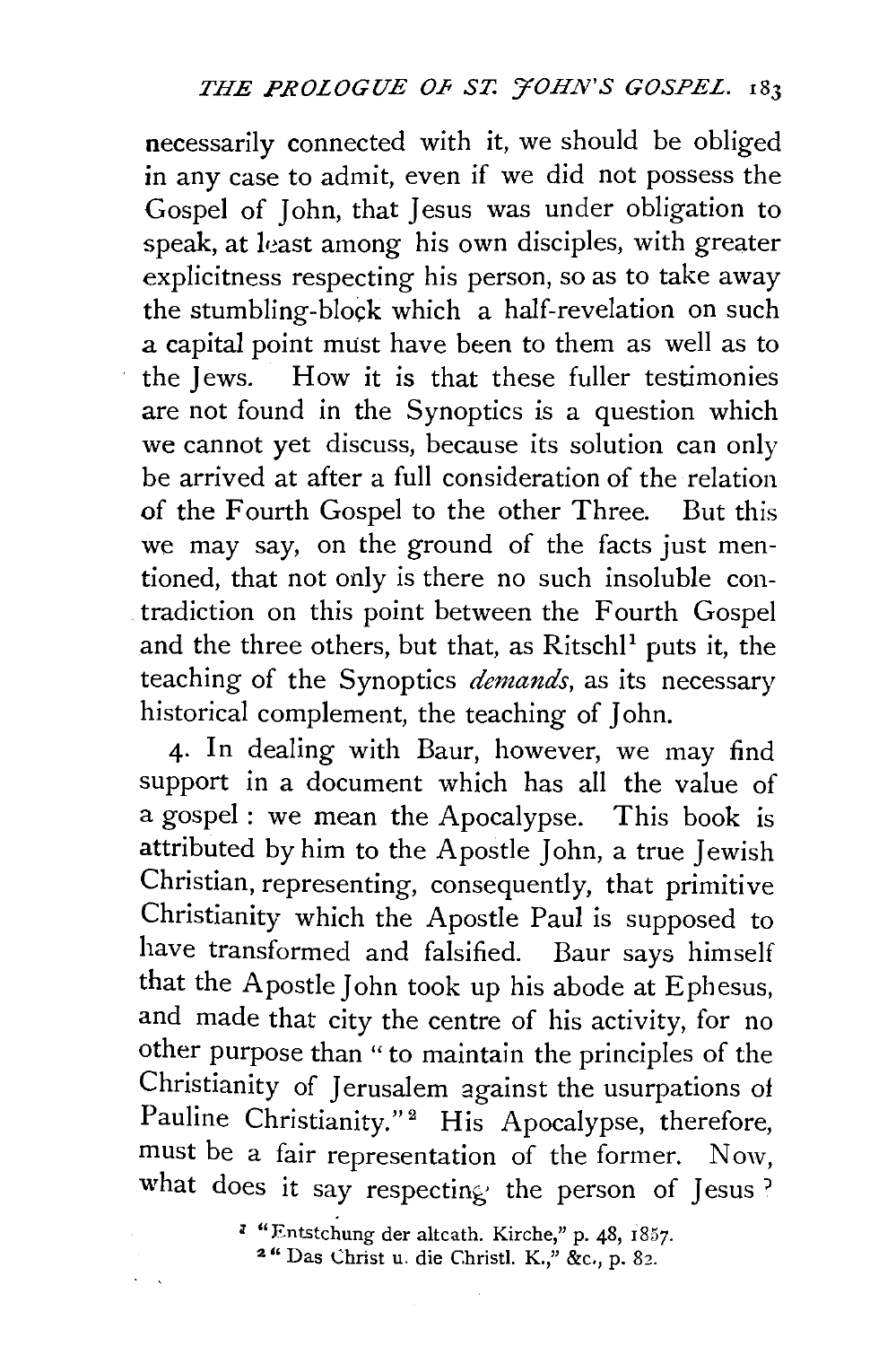Baur expressly admits that in the Apocalypse "the Messiah is called Jehovah, God in the highest sense;" but he adds : " We must not conclude from this that a true Divine nature is attributed to Him."<sup>1</sup> He acknowledges that Christ is called  $d\rho\chi\dot{\eta}$   $\tau\hat{\eta}s$ *teTlcrewc;,* and that "this expression seems to imply clearly enough the idea of pre-existence." But he adds : " Since the idea is not clearly expressed anywhere else in this writing, the meaning of this expression must be that the Messiah is the highest of all creatures."<sup>2</sup> As if, when the Messiah is called Alpha, the first, he *who is, who was,* and *who is to come,* and is invested with all the functions and attributes of Jehovah in the Old Testament, this did not imply, especially from the point of view of Jewish monotheism, which separates so rigorously God from the creature, the divinity and eternity of this Being. Baur admits, lastly, that "all the loftiest predicates are attributed to Christ in the Apocalypse;" but he says "these titles are only applied to Him externally, and are not connected with his person by any essential relation."<sup>8</sup> For the intelligent reader these admissions and answers should suffice. The more it is insisted that the Apocalypse is a document of the primitive Jewish Christianity, the more clearly this book demonstrates that the divinity of Jesus formed part of the faith of the first disciples, and consequently of the teaching of the Master Himself. We observe, in conclusion, that the name "Word of God" is applied to Jesus in the Apoca~ lypse, xix. 13: "His name is the Word of God," and that if this name was borrowed from the philosophy

> <sup>1</sup>"Das Christ u. die Christ!. K.," &c, p. 315.  $a \text{ Ibid., p. } 31^{6} \cdot 3 \text{ Ibid., p. } 317$ .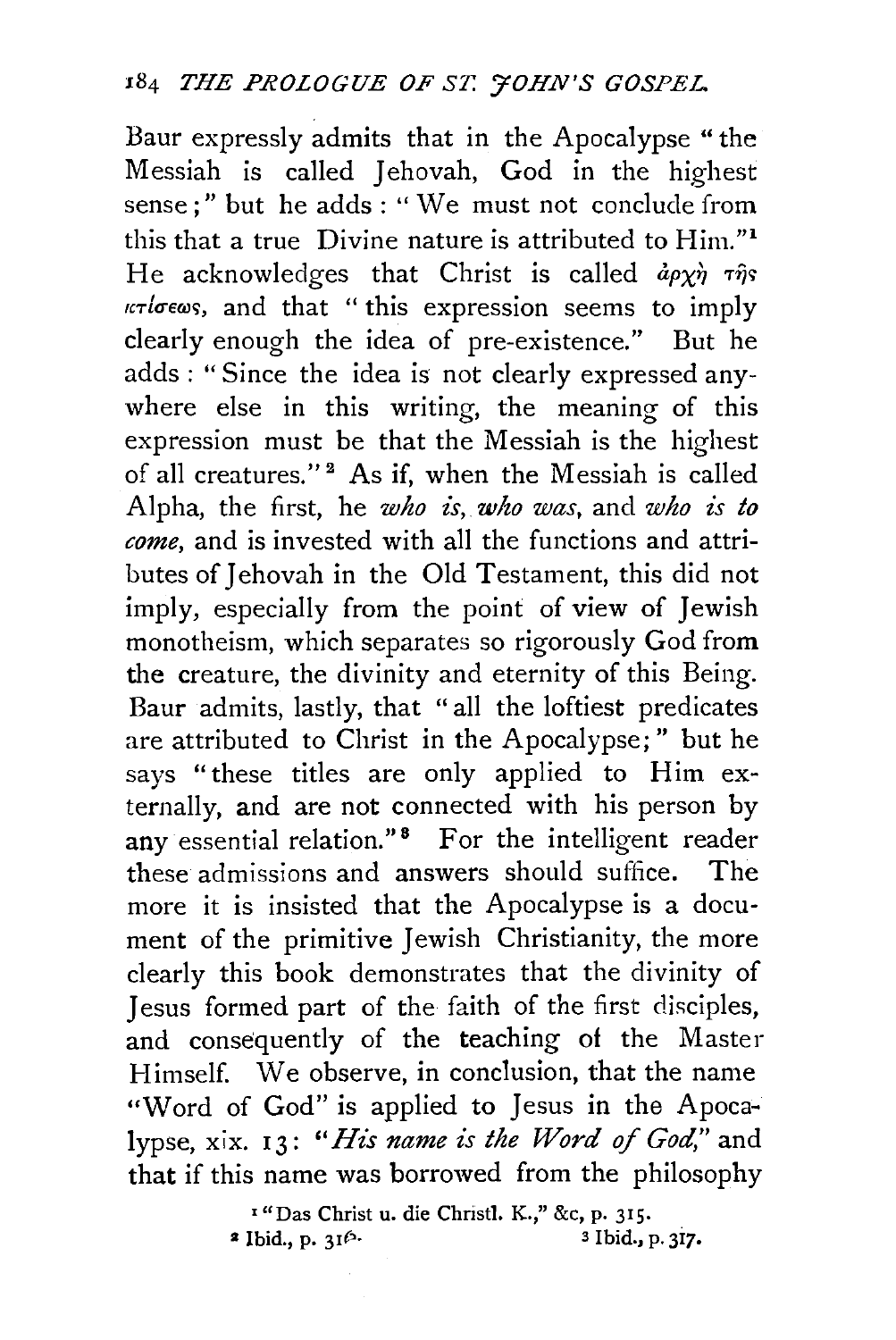of Philo, or from Gnosticism, it would not be easy to explain how it could have found its way into a writing with such a limited horizon as that attributed to the author of the Apocalypse, and at the remote period when, according to the universal judgment of this school of critics, the Apostle must have composed this book (before the fall of Jerusalem).

Under whatever aspect we regard the question before us, we arrive at the conclusion that the teaching of the Master as contained in our Gospel,the general authenticity of which, so far from being set aside, is confirmed by the Synoptics and the Apocalypse,—is amply sufficient to explain the contents of John's Prologue.

We have thus obtained the following results :

1. The idea of the eternal divinity of the Messiah formed part of the teaching of Jesus Himself.

2. The name " Logos " is taken by John from the language of the Old Testament, and is designed to set forth the Messiah as the finisher of preceding revelations, as the absolute essential Revelation.

3· The employment of this term by St. John was suggested to him by the desire of opposing a healthy and life-giving *Christian realism* to the *hollow ideal*ism<sup>1</sup> which confronted him in his contemporaries.

Weizsäcker,<sup>2</sup> in the article referred to before, has objected that if Christ really declared Himself God, as we find Him doing in the Gospel of John, his disciples would have been unable to maintain those familiar relations in which they lived with Him for the length of three years. But is it not quite as difficult to understand how, if Jesus had not

<sup>2</sup> " Jahrb. für Deutsche Theol.," t. vii., fourth edition.